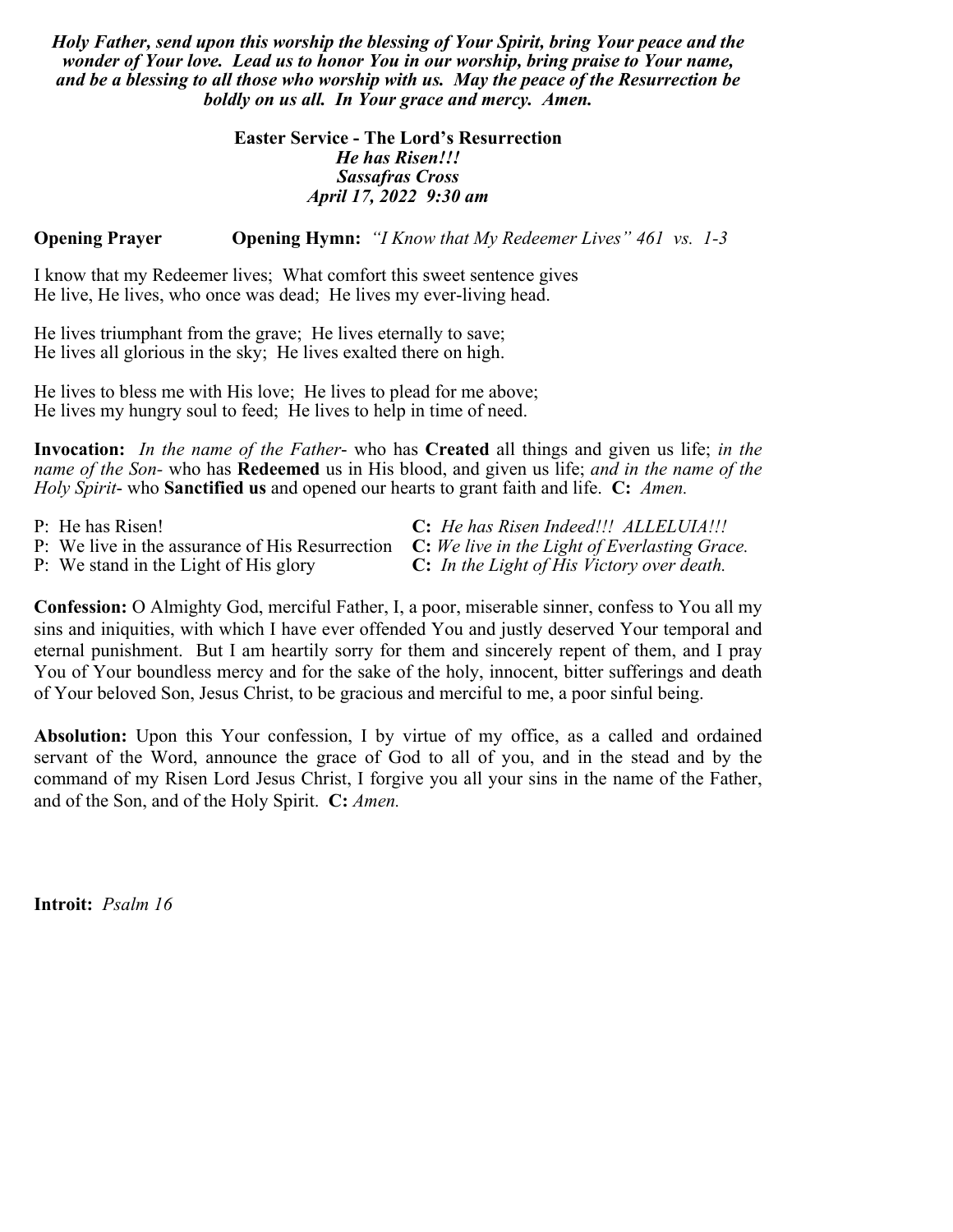- P: Preserve me, O God, for in You I take refuge. **C:** *I say to the Lord, "You are my Lord, I have no good apart from You."*
- P: As for the saints in the land, they are excellent ones, in whom is all my delight. **C:** *The sorrows of those who run after another god shall I multiply; their drink offering of blood I will not pour out or take their names on my lips.*
- P: The Lord is my chosen portion and my cup: you hold my lot. **C:** *The lines have fallen for me in pleasant places; indeed, I have a beautiful inheritance.*
- P: I will bless the Lord who gives me counsel; in the night also my heart instructs me. **C:** *I have set the Lord always before me, because He is at my right hand, I shall not be shaken.*
- P: Therefore my heart is glad, and my whole being rejoices; my flesh also dwells secure **C:** *For You will not abandon my soul to Sheol, or let Your holy one see corruption.*
- P: You made known to me the path of life; **C:** *In Your presence there is a fullness of joy; at Your right hand are pleasures forevermore.*

**Gloria Patri:** *Glory be to the Father, and to the Son, and to the Holy Spirit, as it was in the (spoken) beginning, is now, and ever shall be world without end. Amen.*

**Collect:** O God, for our redemption You gave Your only-begotten Son to the death of the cross and by His glorious resurrection delivered us from the power of the enemy. Grant that all our sin may be drowned through daily repentance and that day by day we may arise to live before You in righteousness and purity forever; through Jesus Christ, our Risen Lord, who lives and reigns with You and the Holy Spirit, one God, now and forever. **C:** *Amen.* 

**Hymn:** *"Jesus Christ is Risen Today, Alleluia! 457 vs. 1-2*

Jesus Christ is risen today, Alleluia! Our triumphant holy day, Alleluia! Who did once upon the cross, Alleluia! Suffer to redeem our loss. Alleluia!

Hymns of praise than let us sing, Alleluia! Unto Christ, our heavenly king, Alleluia! Who endured the Cross and grave, Alleluia! Sinners to redeem and save. Alleluia!

**Children's Sermon- (up in front of church)** *"We Share What He has Given"*

**O.T. Lesson:** *Isaiah 65: 17-25 ( The Lord's Peace is Given)*

**Epistle Lesson:** *I Corinthians 15: 19-26 (The Assurance of our Resurrection)*

**Hymn:** *"Jesus Christ is Risen Today, Alleluia!" 457 vs.3, 4* 

But the pains which He endured, Alleluia! Our salvation have procured; Alleluia! Now above the sky He's king, Alleluia! Where the angels ever sing. Alleluia !

Sing we to our God above, Alleluia! Praise eternal as His love; Alleluia! Praise Him, all ye heavenly host, Alleluia! Father, Son and Holy Ghost. Alleluia!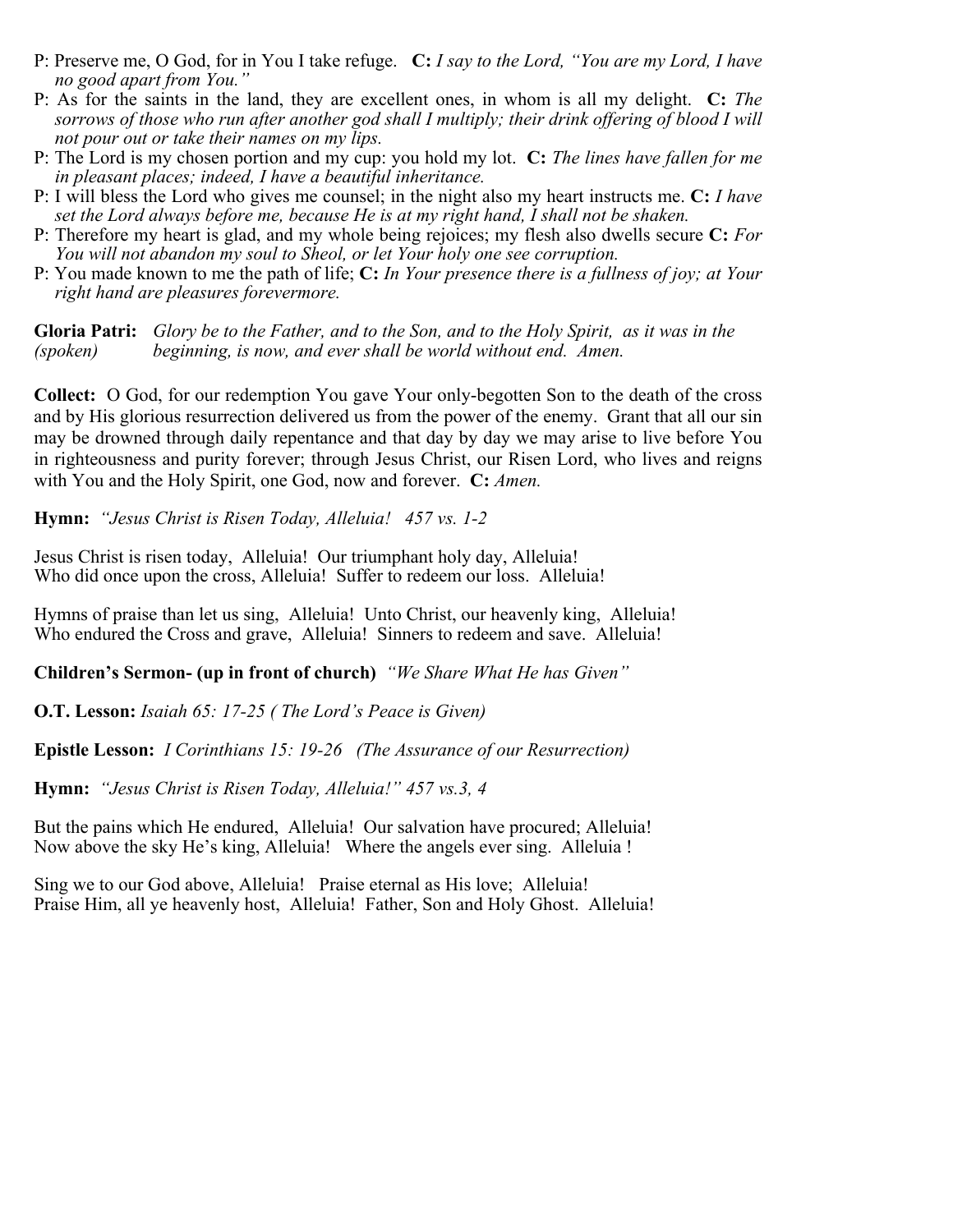## **Holy Gospel:** *Luke 24: 1-12 (He has Risen!)*

#### **Confession of Faith:**

I believe in one God, the Father Almighty, Maker of heaven and earth and all things visible and invisible.

 And in one Lord Jesus Christ, the only-begotten Son of God, begotten of His Father before all worlds, God of God, Light of Light, very God of very God, begotten not made, being of one substance with the Father, by whom all things are made; who for us men and for our salvation came down from heaven and was incarnate by the Holy Spirit of the virgin Mary and was made man; and was crucified also for us under Pontius Pilate. He suffered and was buried. And the third day He rose again according to the Scriptures and ascended into heaven and sits at the right hand of the Father. And He will come again with glory to judge the living and the dead, whose kingdom will have no end.

And I believe in the Holy Spirit, the Lord and the giver of life, who proceeds from the Father and the Son, who with the Father and the Son together is worshiped and glorified, who spoke by the prophets. And I believe in one holy Christian and apostolic Church, I acknowledge one Baptism for the remission of sins, and I look for the resurrection of the dead and the life of the world to come. Amen.

**Hymn:** *"Alleluia, Alleluia! Hearts to Heaven" 477*

**Sermon:** *"In the Cross He was Victorious" - "He Rose and Gave us Life"*

#### **Offering brought to the Altar**

**Prayers:** The families of Heuring, Jim and Debbie; Hill, Warren, Jackie, Addison and Jude; and Hoffherr, Michael and Stephanie

**Lord's Prayer:** *Our Father, Who art in heaven, Hallowed be Thy name. Thy kingdom come, Thy will be done on earth as it is in heaven, Give us this day our daily bread, And forgive us our trespasses and we forgive those who trespass against us, And lead us not into temptation, but deliver us from evil. For Thine is the kingdom and the power and the glory, forever and ever. Amen.* 

**Blessing of Elements** 

**Distribution Hymns:** *470, 463, 461 vs. 4-8* 

**Closing Collect:** Heavenly Father, You have redeemed the world and defeated death by raising Your only begotten Son from the dead. Provide us Your Spirit daily Lord to guide us in all that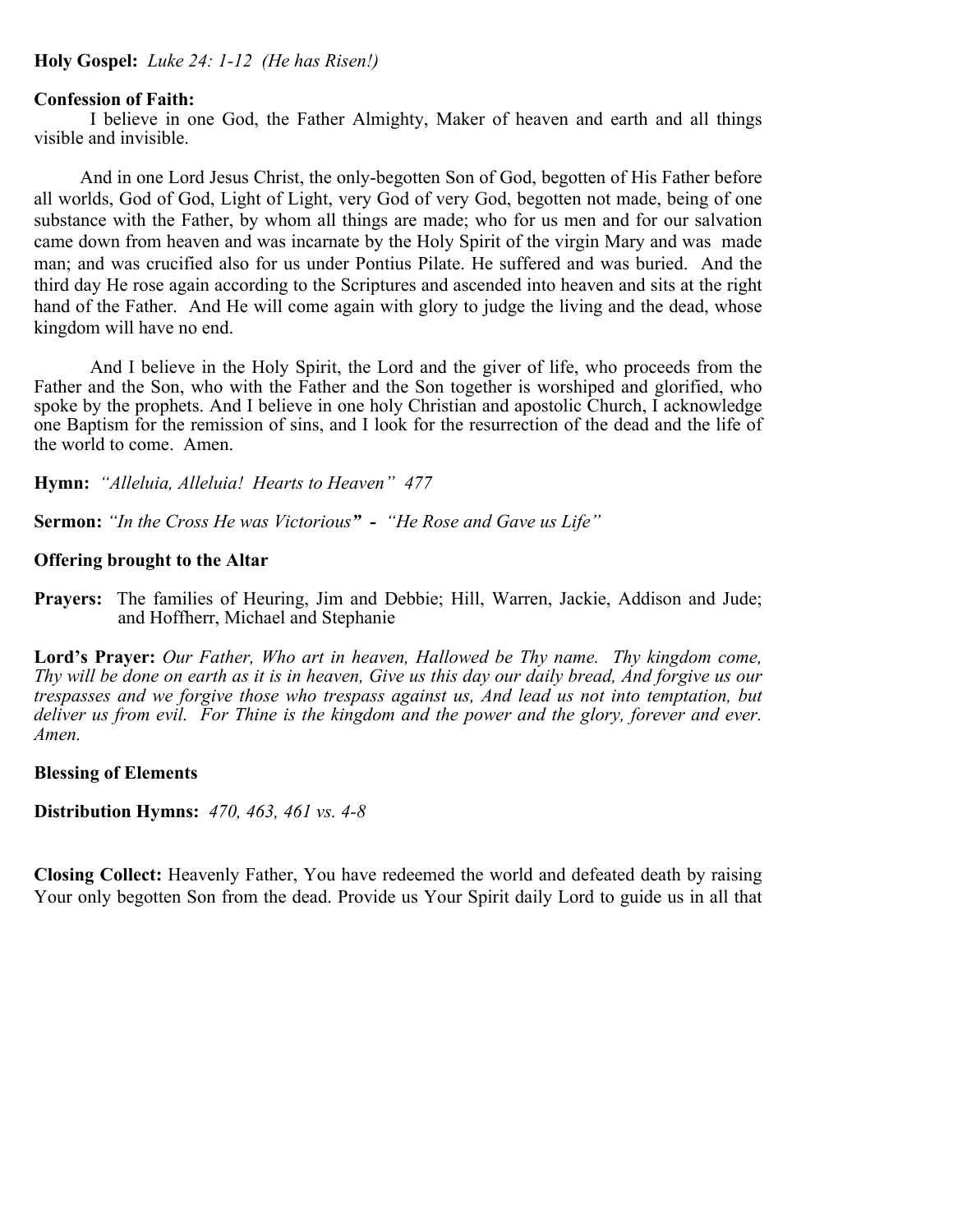we do. Enrich our hearts, strengthen our understanding, enlighten our spirits, and bless us so we can richly bless others. May the hope and joy of the resurrection boldly lead us each day to enable us to witness of our faith and share the wonder of Your grace. In Jesus' name. **C:** *Amen.*

- 
- 
- 

## **Benediction**

All hymns used by permission. Lutheran Service Book Hymn License #100014726 Lutheran Service Book Liturgy License #000014726

# **Kirk Horstmeyer, Pastor Tim Armstrong, Elder --- Beth Vance, Organist**

#### **WHAT THE SCRIPTURES TEACH CONCERNING THE LORD'S SUPPER**

In I Corinthians 11 the Holy Spirit led Paul to write, "This is my body" and "This cup is the new covenant in my blood" to explain the spiritual truth of the Supper: Christ is truly present in His body and blood in the bread and wine. This is a mystery, a Heavenly gift; one we can only understand in faith. Paul further says, "Therefore whoever eats the bread and drinks the cup of the Lord in an unworthy manner, shall be guilty of the body and blood of the Lord" and, "let a man examine himself...for he who eats and drinks, eats and drinks judgment to himself if he does not judge the body rightly." There is no doubt from our Lord's Word, we are receiving His body and blood. The Father offers us forgiveness, unity of faith, strengthening of faith, etc.; it is never our right, we approach His altar only by His invitation. If you are visiting we ask that you please speak with the Pastor before receiving the Lord's Supper. We strive to lovingly carry out our responsibility to ensure the supper remains a blessing for all, never a curse. May His richest blessing be upon all of you.

## **THIS WEEK**

| <b>SUNDAY:</b>      | Sunrise Service w/HC 6:30 am, Breakfast Served 8-9 am, No SS today, |  |
|---------------------|---------------------------------------------------------------------|--|
|                     | Easter Worship w/HC 9:30 am                                         |  |
| <b>TUESDAY:</b>     | Confirmation 6 pm                                                   |  |
| <b>THURSDAY:</b>    | Bible Study 9:30 am and 6 pm                                        |  |
|                     | <b>Next SATURDAY:</b> Confirmation 9:30 am, Worship w/HC 5:30 pm    |  |
| <b>Next SUNDAY:</b> | Worship 8 am, SS 9:10 am, Confirmation Worship 10:15 am, Voters     |  |
|                     | Meeting in Lounge 11:15 am                                          |  |

**WEEKLY ATTENDANCE:** Sat, Apr 9: 42 LS: 37; Sun, Apr 10: 8 am: 67; 10:15 am: 80

**MEMBER PRAYER LIST:** Next Sat and Sun we will be praying for the following: Hoffherr, Stu and Caraol; Hofmann Jane; and Houseknecht, Kaylin, Garrett, Garrett, Gracelynn and Gabeiella.

**VOTER'S MEETING:** There will be a Voter's Meeting on Sunday, April 24 following the

P: He has Risen! **C:** *He has Risen indeed! Alleluia!* P: He has defeated death **C:** *He has given us life!* P: Jesus is our Risen Savior! **C:** *Our everlasting Lord and God!*  P: He is the Savior of all! **C:** *He is the Everlasting Lord!*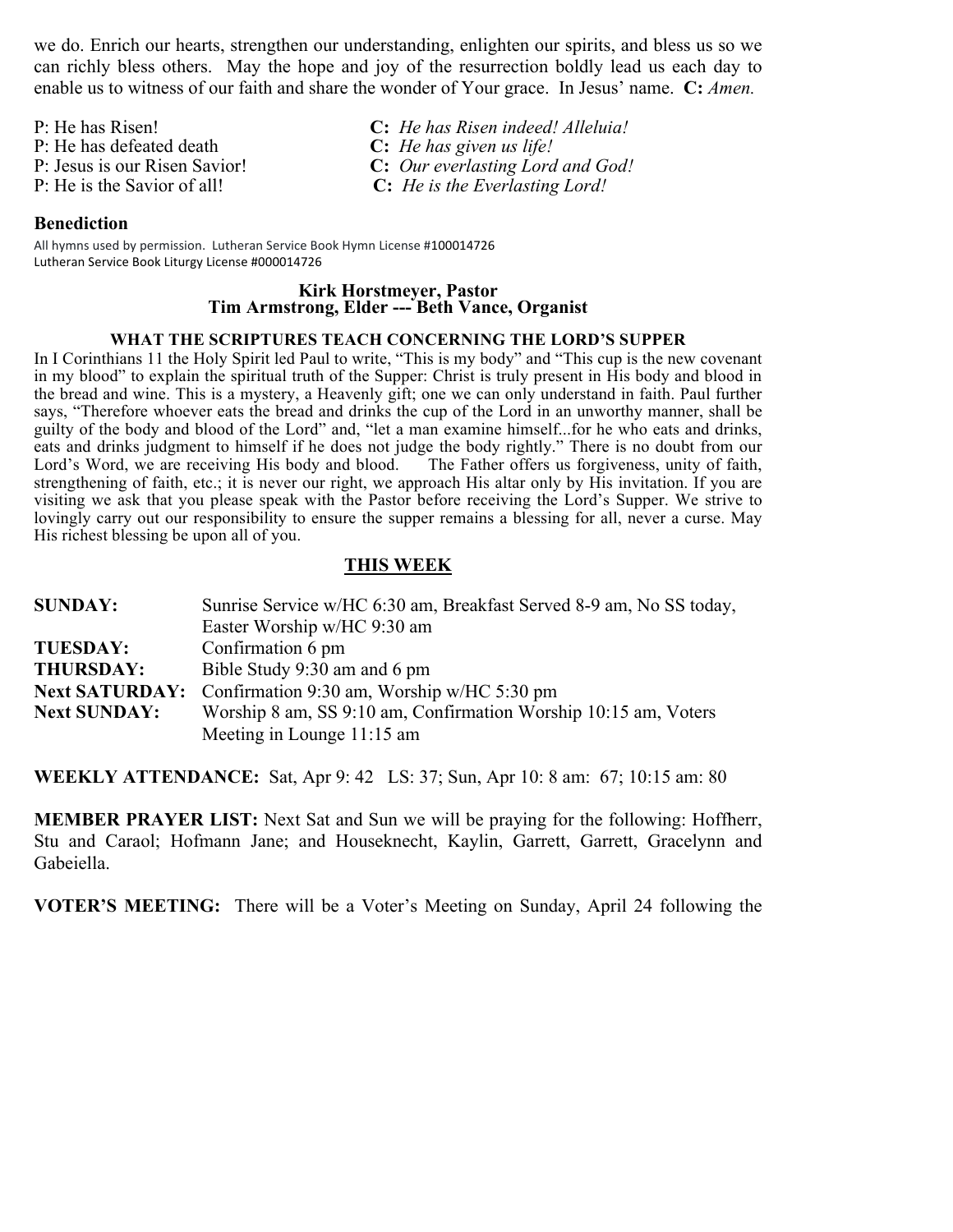10:15 service in the Lounge. All committees please be represented and all members are welcome to attend.

> **FISH FRY NEWS:** Fish Fry date is Friday, May 6. Sign-up Sheets will be on the board in the Lounge. You can bring in your Chinese Auction donations and put in the Church office.

**TRINITY DARMSTADT CONFIRMATION REUNION** – In celebration of our 175<sup>th</sup> anniversary, Trinity Lutheran Darmstadt invites all our former confirmands to a reunion on Confirmation Sunday, May 22. Worship begins at 9:30am followed by a cake and punch reception to share memories of our confirmation, class, and pastors. All attendees will receive a free booklet with pictures of the youth confirmation classes from 1932 to 2022.